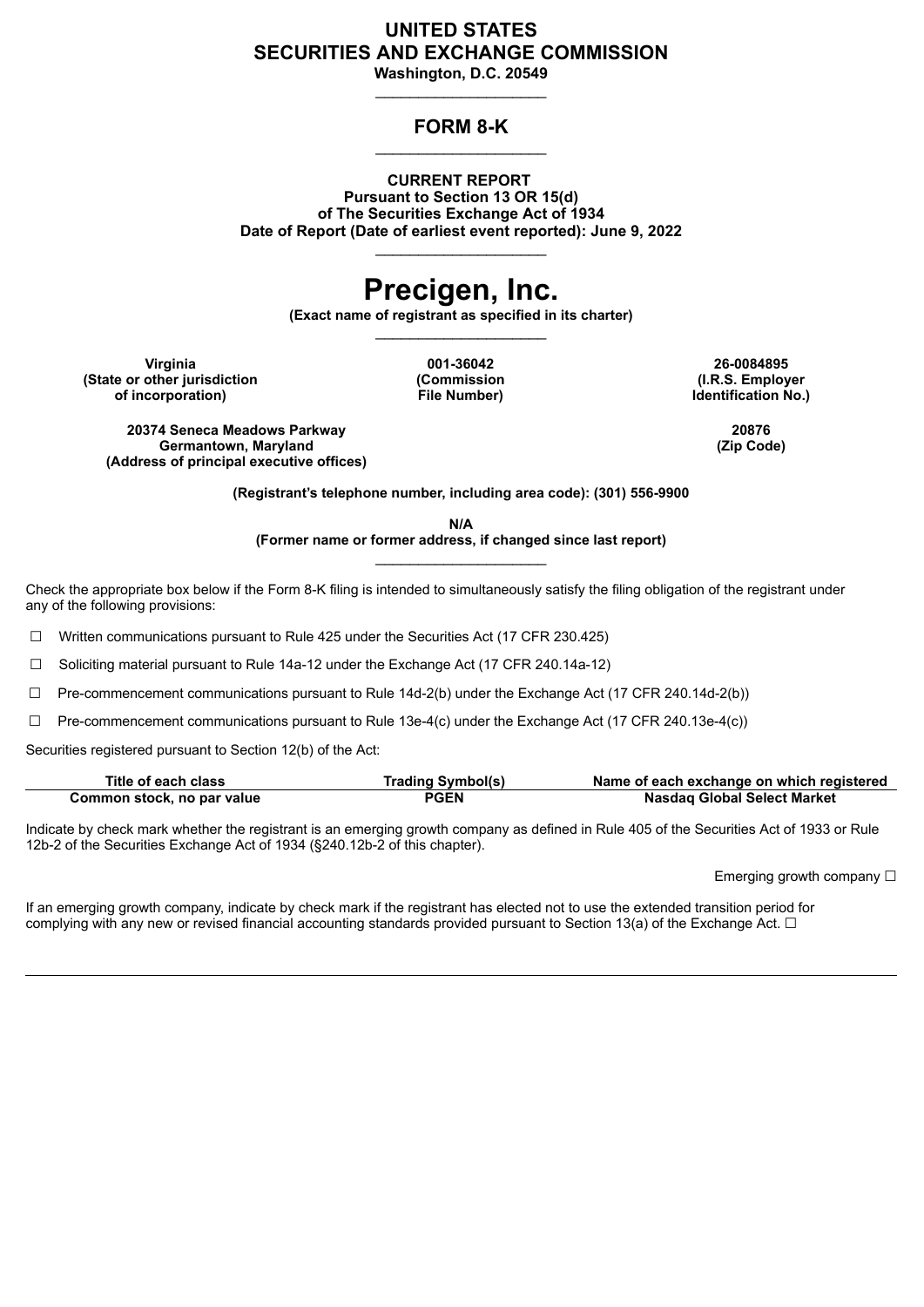#### **Item 5.07. Submission of Matters to a Vote of Security Holders.**

On June 9, 2022, Precigen, Inc. (the "Company") held the 2022 Annual Meeting of Shareholders (the "2022 Annual Meeting"). At the 2022 Annual Meeting, the Company's shareholders (i) elected each of the persons listed below as a director for a one-year term, (ii) ratified the appointment of Deloitte & Touche LLP as the Company's independent registered public accounting firm for the fiscal year ending December 31, 2022, (iii) approved a non-binding advisory resolution approving the compensation of the named executive officers, (iv) approved an amendment to the Precigen, Inc. Amended and Restated 2013 Omnibus Incentive Plan to increase the number of shares of common stock which may be subject to awards thereunder by 10 million and (v) approved an amendment to the Precigen, Inc. 2019 Incentive Plan for Non-Employee Service Providers to increase the number of shares of common stock which may be subject to awards thereunder by 7 million.

#### **Proposal 1** -Election of Directors

|                     | For         | <b>Against</b> | <b>Abstain</b> | <b>Broker Non-Votes</b> |
|---------------------|-------------|----------------|----------------|-------------------------|
| <b>Randal Kirk</b>  | 117,767,363 | 5,415,051      | 151,182        | 35,897,368              |
| Cesar Alvarez       | 115,198,628 | 7,963,075      | 171,893        | 35,897,368              |
| <b>Steven Frank</b> | 117,514,226 | 5,649,335      | 170,035        | 35,897,368              |
| Vinita Gupta        | 117,310,332 | 5,852,594      | 170.670        | 35,897,368              |
| Fred Hassan         | 116,756,913 | 6,394,061      | 182,622        | 35,897,368              |
| Jeffrey Kindler     | 116.432.490 | 6,729,277      | 171,829        | 35,897,368              |
| Dean Mitchell       | 102,833,623 | 20,329,388     | 170,585        | 35,897,368              |
| Helen Sabzevari     | 121,150,581 | 2,007,507      | 175,508        | 35,897,368              |
| Robert Shapiro      | 117.149.222 | 6,015,351      | 169,023        | 35,897,368              |
| James Turley        | 115.307.446 | 7,860,337      | 165.813        | 35,897,368              |

**Proposal 2** - Ratification of the Appointment of Deloitte & Touche LLP as the Company's Independent Registered Public Accounting Firm for the Fiscal Year Ending December 31, 2022.

| For         | <b>Against</b> | <b>Abstain</b> | <b>Broker Non-Votes</b> |
|-------------|----------------|----------------|-------------------------|
| 154,887,985 | 4,026,951      | 316,028        |                         |

**Proposal 3** - Non-binding Advisory Resolution Approving the Compensation of the Named Executive Officers.

| For        | Against    | Abstain   | <b>Broker Non-Votes</b> |
|------------|------------|-----------|-------------------------|
| 95,256,025 | 26,635,629 | 1.441.942 | 35,897,368              |

**Proposal 4** – Approval of an amendment to the Precigen, Inc. Amended and Restated 2013 Omnibus Incentive Plan to increase the number of shares of common stock which may be subject to awards thereunder by 10 million.

| For         | <b>\</b> aainst | bstain | <b>Broker Non-Votes</b> |
|-------------|-----------------|--------|-------------------------|
| 120,552,423 | :.643.242       | 37,931 | .368<br>35.897          |

**Proposal 5** – Approval of an amendment to the Precigen, Inc. 2019 Incentive Plan for Non-Employee Service Providers to increase the number of shares of common stock which may be subject to awards thereunder by 7 million.

| For         | <b>Against</b> | Abstain | <b>Broker Non-Votes</b> |
|-------------|----------------|---------|-------------------------|
| 107,552,260 | 15,615,198     | 166,138 | 35,897,368              |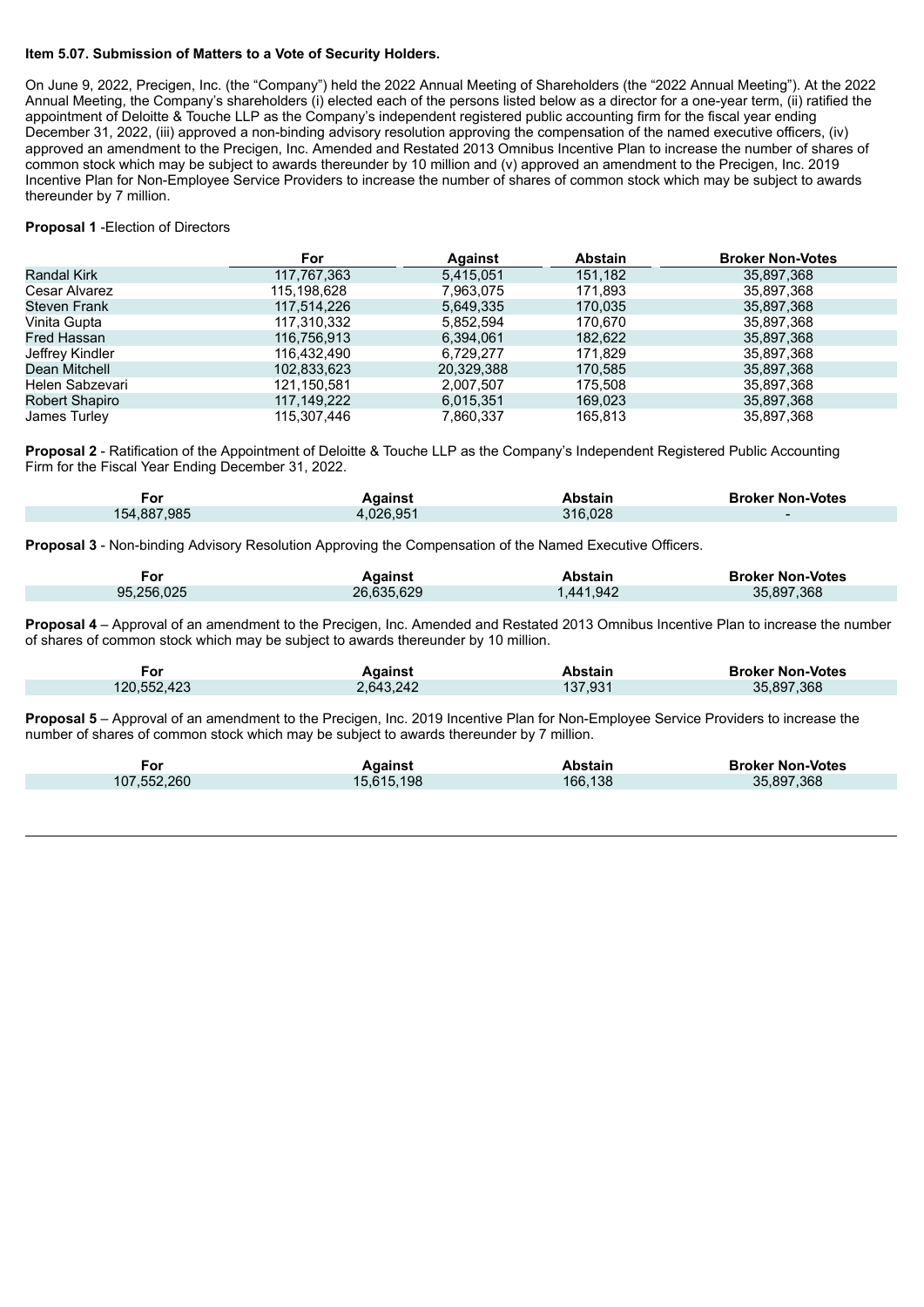### **Item 9.01. Financial Statements and Exhibits.**

(d) Exhibits.

**Exhibit**<br>**Number**<br>104 **Number Description**

104 Cover Page Interactive Data File - the cover page XBRL tags are embedded within the Inline XBRL document